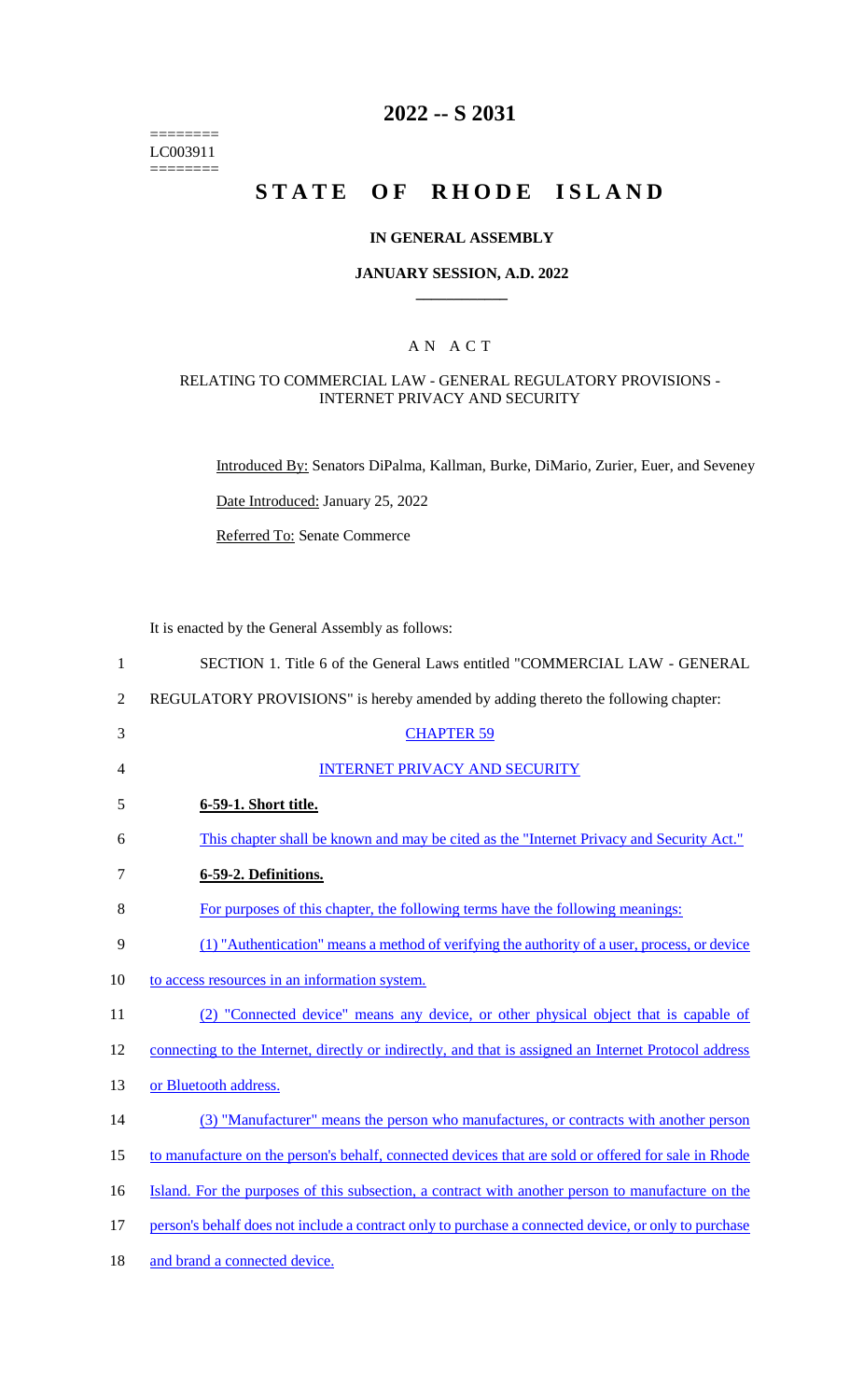(4) "Security feature" means a feature of a device designed to provide security for that device. (5) "Unauthorized access, destruction, use, modification, or disclosure" means access, destruction, use, modification, or disclosure that is not authorized by the consumer. **6-59-3. Manufacturers of connected devices.** (a) A manufacturer of a connected device for sale or installation in this state, shall equip the device with a reasonable security feature or features that are all of the following: (1) Appropriate to the nature and function of the device; (2) Appropriate to the information it may collect, contain, or transmit; and (3) Designed to protect the device and any information contained therein from 11 unauthorized access, destruction, use, modification, or disclosure. (b) Subject to all of the requirements of subsection (a) of this section, if a connected device is equipped with a means for authentication outside a local area network, it shall be deemed a reasonable security feature under subsection (a) of this section if either of the following 15 requirements are met: 16 (1) The preprogrammed password is unique to each device manufactured; or (2) The device contains a security feature that requires a user to generate a new means of 18 authentication before access is granted to the device for the first time. **6-59-4. Non-applications.** 20 (a) This chapter shall not be construed to: (1) Impose any duty upon the manufacturer of a connected device related to unaffiliated 22 third-party software or applications that a user chooses to add to a connected device; (2) Impose any duty upon a provider of an electronic store, gateway, marketplace, or other 24 means of purchasing or downloading software or applications, to review or enforce compliance with this chapter; (3) Impose any duty upon the manufacturer of a connected device to prevent a user from having full control over a connected device, including the ability to modify the software or firmware 28 running on the device at the user's discretion; or (4) Provide a basis for a private right of action. The attorney general shall have the exclusive authority to enforce the provisions of this chapter. (b) This chapter shall not apply to any connected device the functionality of which is 32 subject to security requirements under federal law, regulations, or guidance promulgated by a federal agency pursuant to its regulatory enforcement authority. (c) The duties and obligations imposed by this chapter are cumulative with any other duties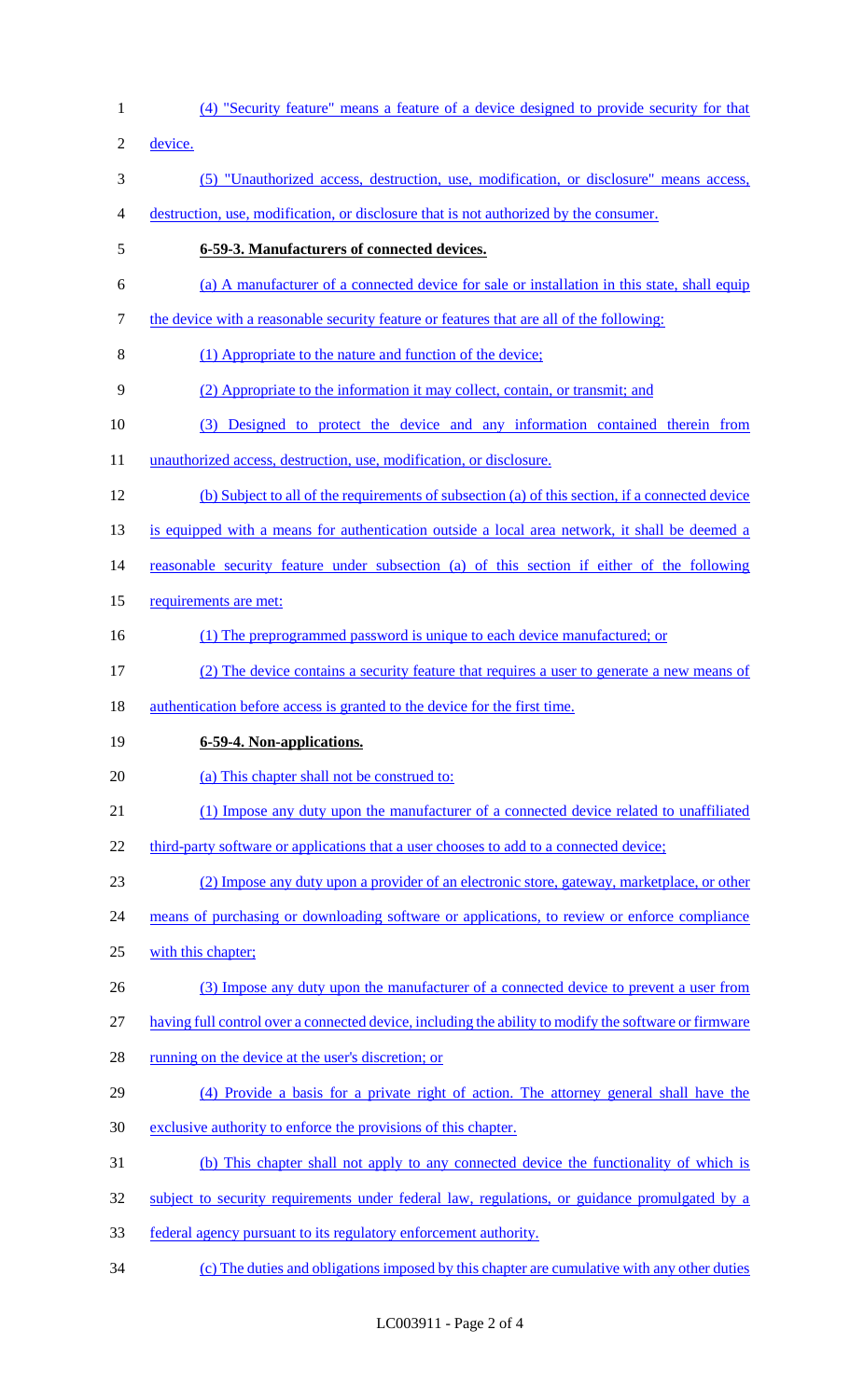- 1 or obligations imposed under other law, and shall not be construed to relieve any party from any
- 2 duties or obligations imposed under other law.
- 3 (g) This chapter shall not be construed to limit the authority of a law enforcement agency
- 4 to obtain connected device information from a manufacturer as authorized by law or pursuant to an
- 5 order of a court of competent jurisdiction.
- 6 (h) A covered entity, provider of health care, business associate, health care service plan,
- 7 contractor, employer, or any other person subject to the federal Health Insurance Portability and
- 8 Accountability Act of 1996 (HIPAA) (Pub. L. 104-191) or § 5-37.3-4 shall not be subject to this
- 9 chapter with respect to any activity regulated by those acts.
- 10 SECTION 2. This act shall take effect on January 1, 2023.

#### ======== LC003911 ========